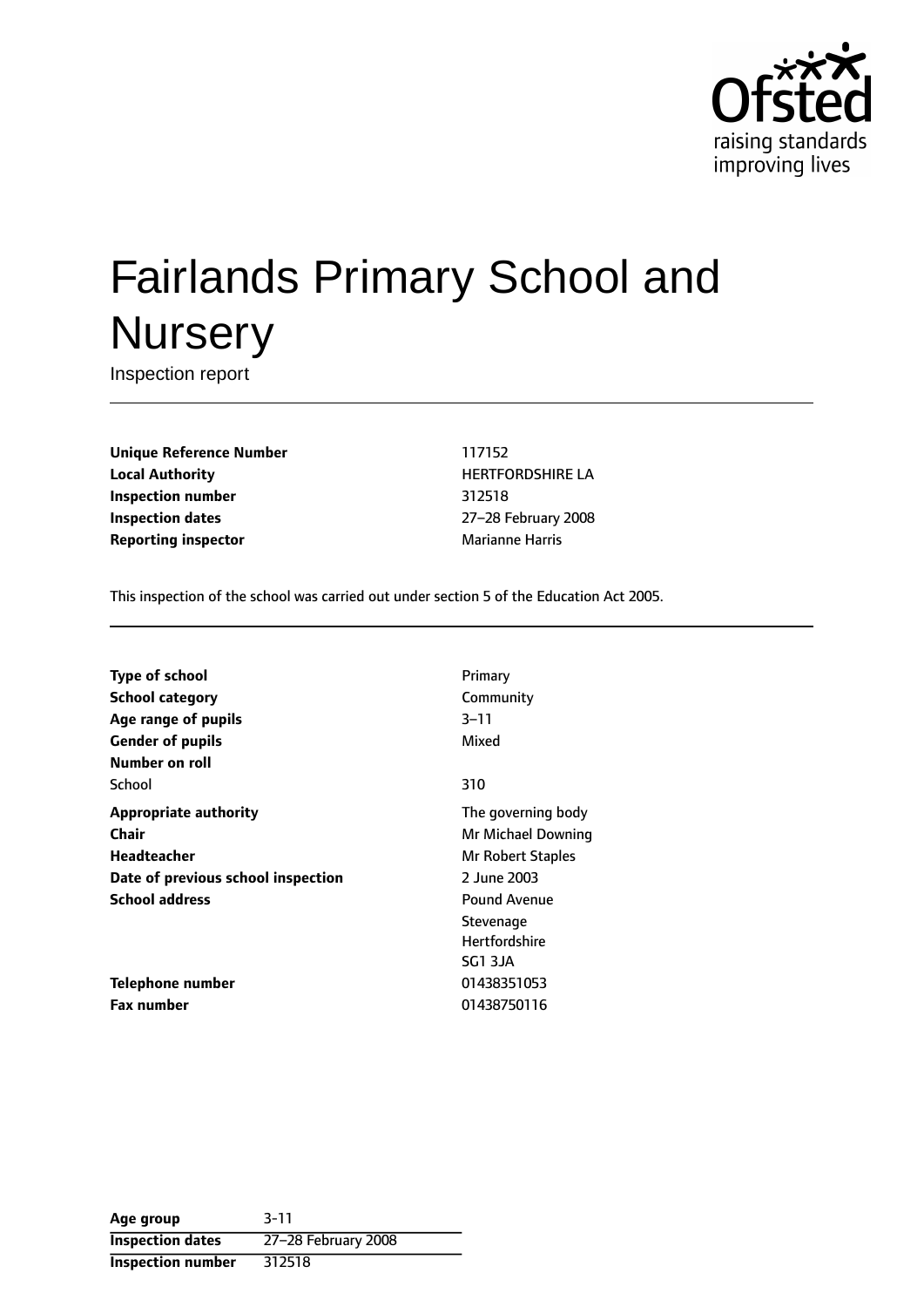.

© Crown copyright 2008

#### Website: www.ofsted.gov.uk

This document may be reproduced in whole or in part for non-commercial educational purposes, provided that the information quoted is reproduced without adaptation and the source and date of publication are stated.

Further copies of this report are obtainable from the school. Under the Education Act 2005, the school must provide a copy of this report free of charge to certain categories of people. A charge not exceeding the full cost of reproduction may be made for any other copies supplied.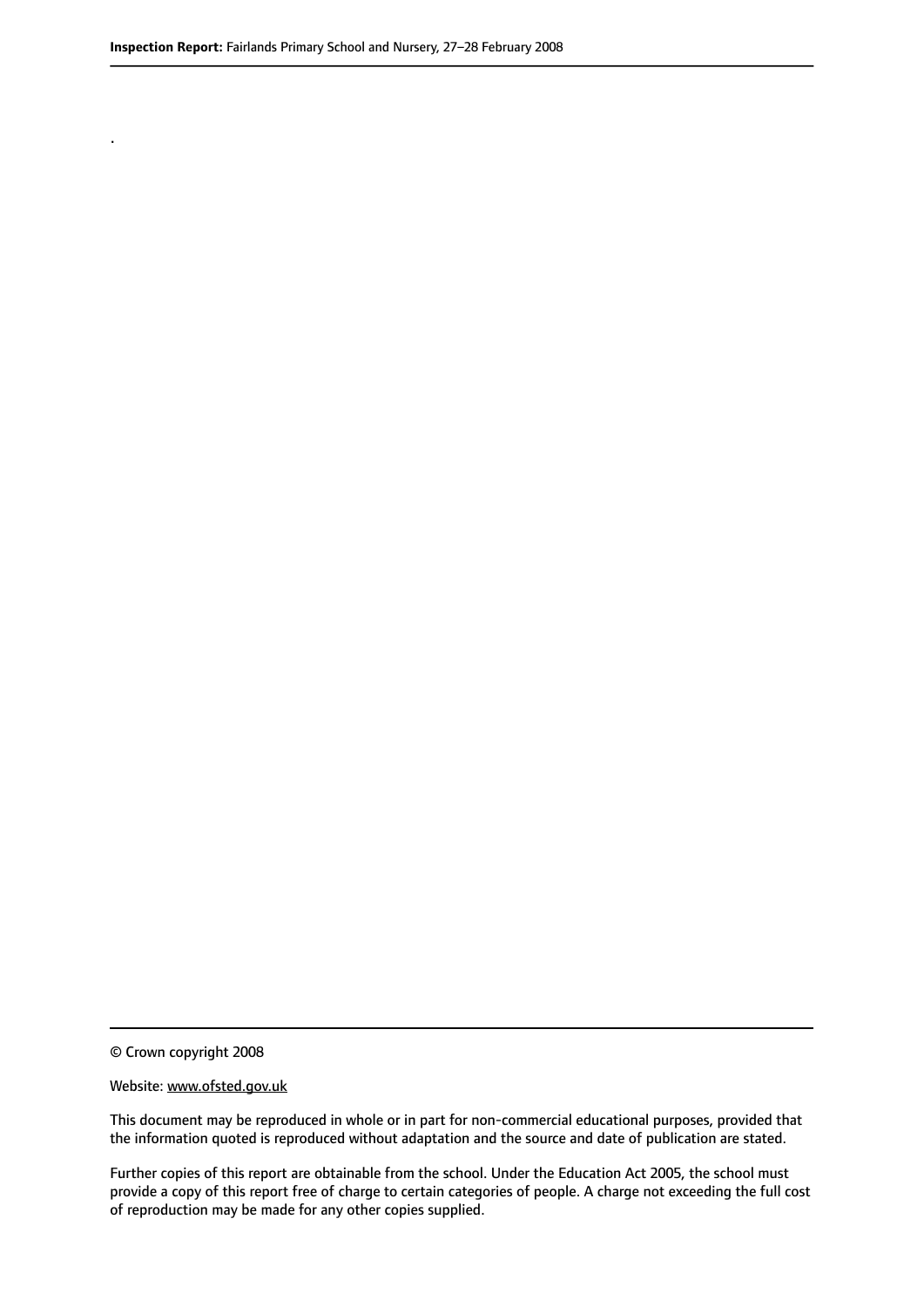# **Introduction**

The inspection was carried out by three Additional Inspectors.

## **Description of the school**

This is a school in a socially mixed area that has faced challenging staffing issues since the last inspection. There have been many changes in both senior leaders and teachers over the last four years, with six headteachers in that time. The current headteacher started a little over a year ago. Approximately three quarters of the pupils are White British. The remaining pupils are mainly from an Asian background or from the Travelling community. The proportion of pupils with learning difficulties or disabilities is average. In 2006 the school gained 'Investors in People' status and 'Active Mark' for sporting opportunities. When they join the school children's abilities are generally below those usually expected for their age.

## **Key for inspection grades**

| Grade 1 | Outstanding  |
|---------|--------------|
| Grade 2 | Good         |
| Grade 3 | Satisfactory |
| Grade 4 | Inadequate   |
|         |              |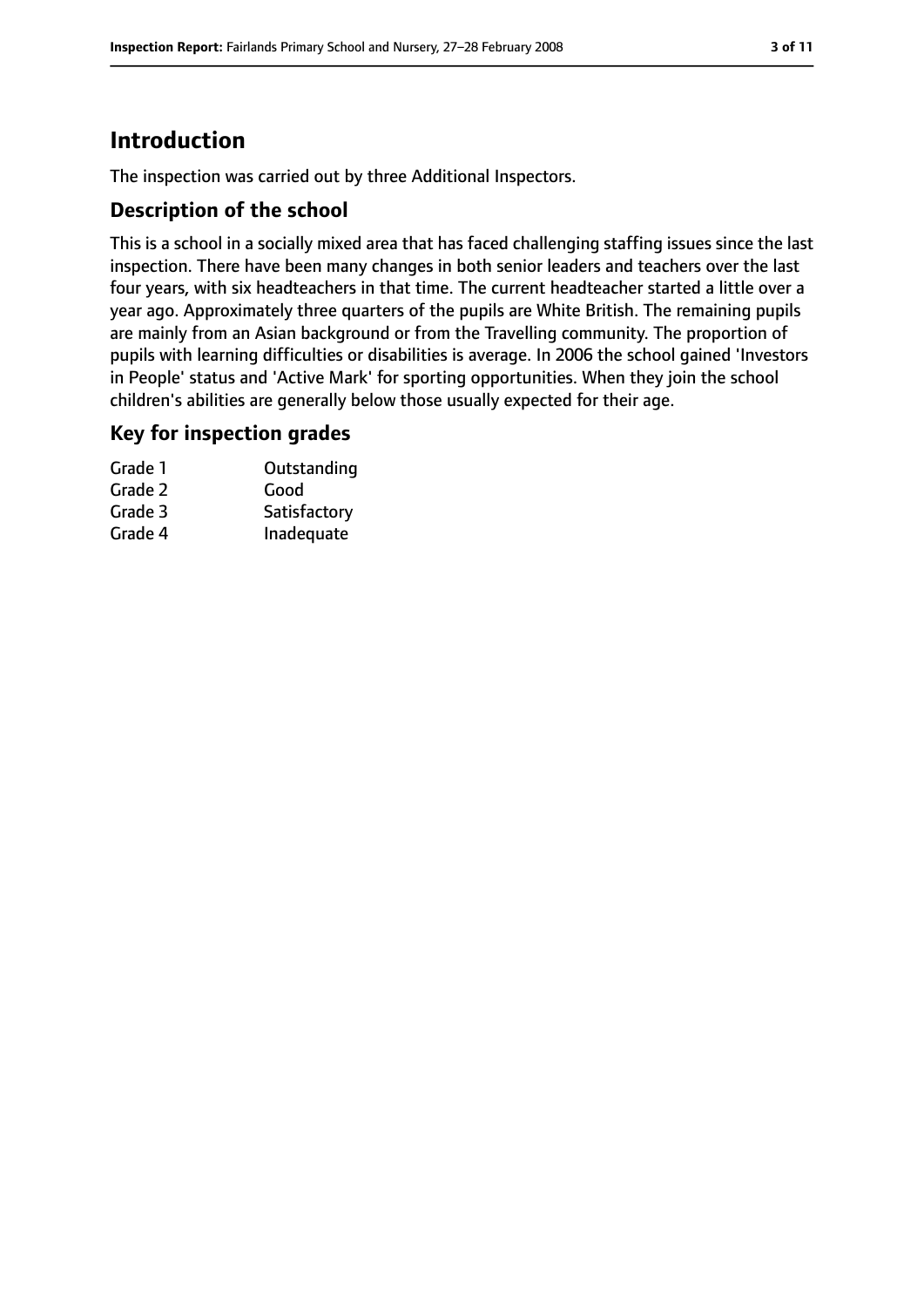# **Overall effectiveness of the school**

#### **Grade: 3**

Fairlands Primary School and Nursery provides a satisfactory standard of education for its pupils. It has some good features and is rapidly getting better. The new leadership team has been most successful in improving behaviour and pupils' attitudes to school so that they are ready to learn. Many parents are impressed with the recent improvements to the school and say how approachable the headteacher and staff are. They comment on how well their children are progressing and are happy with the provision for pupils with particular learning needs, especially those with emotional difficulties. Most say that their children enjoy school and pupils generally agree with this. Pupils are making better progress than previously seen and there is good capacity to improve further.

Standards in both key stages are below average, but this represents satisfactory achievement and progress from a low starting point. The school's very good tracking systems and the strategies that have been used to raise standards are beginning to have an effect and it is expected that, this year, there will be more pupils who reach the higher levels in English and mathematics by the end of Year 6 than previously. However, standards in reading by the end of Year 2 are well below average because there is little dedicated time spent teaching the basic skills that pupils need to become confident readers.

Pupils' personal development is good because of the drive to ensure that all are included in the life of the school and that the atmosphere is warm and welcoming. Staff take good care of all pupils and give good guidance in the form of targets so that pupils know how to improve their work. Good support is given to pupils with particular needs and parents from Traveller communities comment on how well the school supports their way of life.

Teaching is satisfactory overall, although it is much stronger in Years 5 and 6 than it is further down the school. The leadership team has been successful in ensuring that some lessons move at a brisk pace with plenty of interesting and exciting activities so that pupils make good and sometimes outstanding progress. However, there is an insufficient number of qualified teachers in the Foundation Stage and, in some classes in Key Stage 1, there is a heavy reliance on printed worksheets and lessons drift away because there is no sense of urgency. Consequently, pupils do not achieve as much as they could.

Leadership and management are satisfactory, although this is a changing picture as the recent improvements begin to have a positive impact on the life of the school. Pupils are already commenting on improved behaviour and how much more they enjoy lessons.

# **Effectiveness of the Foundation Stage**

#### **Grade: 3**

Provision for children in the Foundation Stage is satisfactory. There has been a legacy of staffing issues in this part of the school and there is currently only one qualified teacher who works in the Foundation Stage, despite the fact that there are three classes. Although all staff have relevant experience and are working well together, there are sometimes inconsistencies in encouraging children to become independent. Children make satisfactory progress, particularly in their personal and social development. They quickly settle into school routines and make friends easily. They learn to work together and explore a wide range of activities and tasks that cover all areas of learning. However, there are fewer opportunities in one class for children to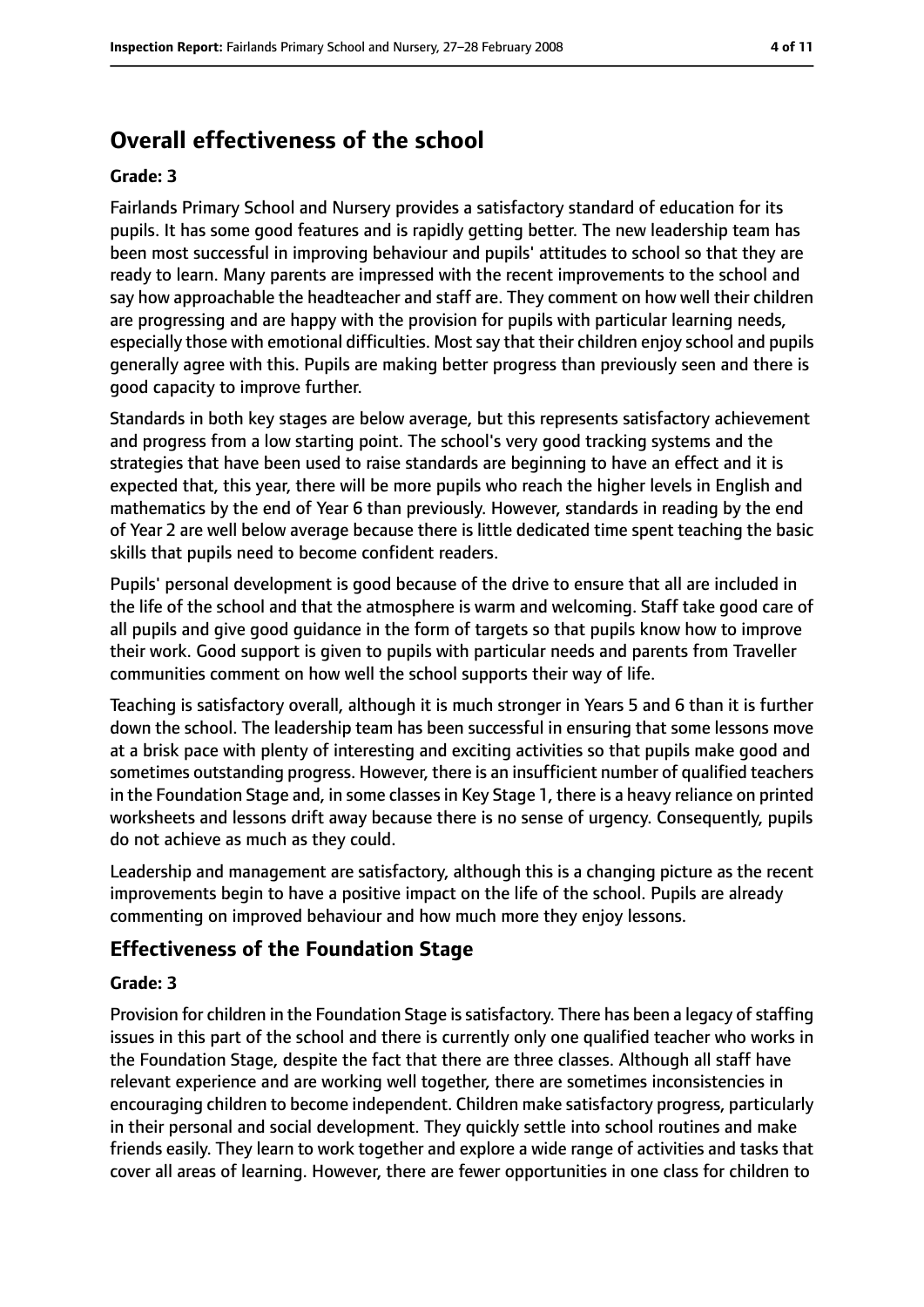explore activities by themselves and many tasks are too adult directed, with insufficient opportunities for children to try things for themselves.

## **What the school should do to improve further**

- Improve pupils' early reading skills to help raise standards at Key Stage 1.
- Improve the quality of teaching so that it is at least good in all classes, in order to ensure that all pupils make good progress in lessons.
- Ensure that there is a sufficient number of qualified teachers in the Foundation Stage.

A small proportion of the schools whose overall effectiveness is judged satisfactory but which have areas of underperformance will receive a monitoring visit by an Ofsted inspector before their next section 5 inspection.

# **Achievement and standards**

#### **Grade: 3**

From low starting points, pupils make satisfactory progress in their learning and achieve satisfactorily. 'Results in national tests for pupils at the end of Year 2 are below average overall, although they are well below average in reading. Current standards reflect this, although pupils are now making better progress in writing and mathematics. Standards in reading still remain too low and parents comment on this. Results in national tests for pupils at the end of Year 6 are below average and have fluctuated over the last few years. This fluctuation has reflected the turbulence in leadership and is now being tackled effectively. Very good tracking systems, precise targets and improved teaching are leading to higher standards. The national programme to help pupils who are falling behind in mathematics, for example, has been particularly successful. Pupils from minority ethnic backgrounds or the Traveller community make satisfactory progress, as do pupils who have learning difficulties or disabilities.

# **Personal development and well-being**

#### **Grade: 2**

Pupils' personal development is good. They enjoy their lessons and have excellent relationships with adults and other pupils. Inspectors agree with parents and pupils that recent initiatives to improve behaviour are beginning to show results. Behaviour is now good, both in lessons and around the school, giving rise to a calm and relaxed learning environment. Pupils feel safe because they know they can easily approach an adult and they are confident that their concerns will be dealt with swiftly. Attendance during the last academic year was a little below average but punctuality has improved significantly. Pupils' spiritual, moral, social and cultural development is good. Pupils make a satisfactory contribution to the community. The school council has recently been active in organising a charity event and improving the range of playground equipment. Pupils are aware of the need for a healthy diet and the importance of exercise and safe play. They show this through their enthusiasm for school sporting activities and by bringing only fruit and vegetable snacks for their morning break. Pupils are prepared satisfactorily for the next stage of their education and, apart from reading, basic skills are suitably developed to contribute to their future well-being.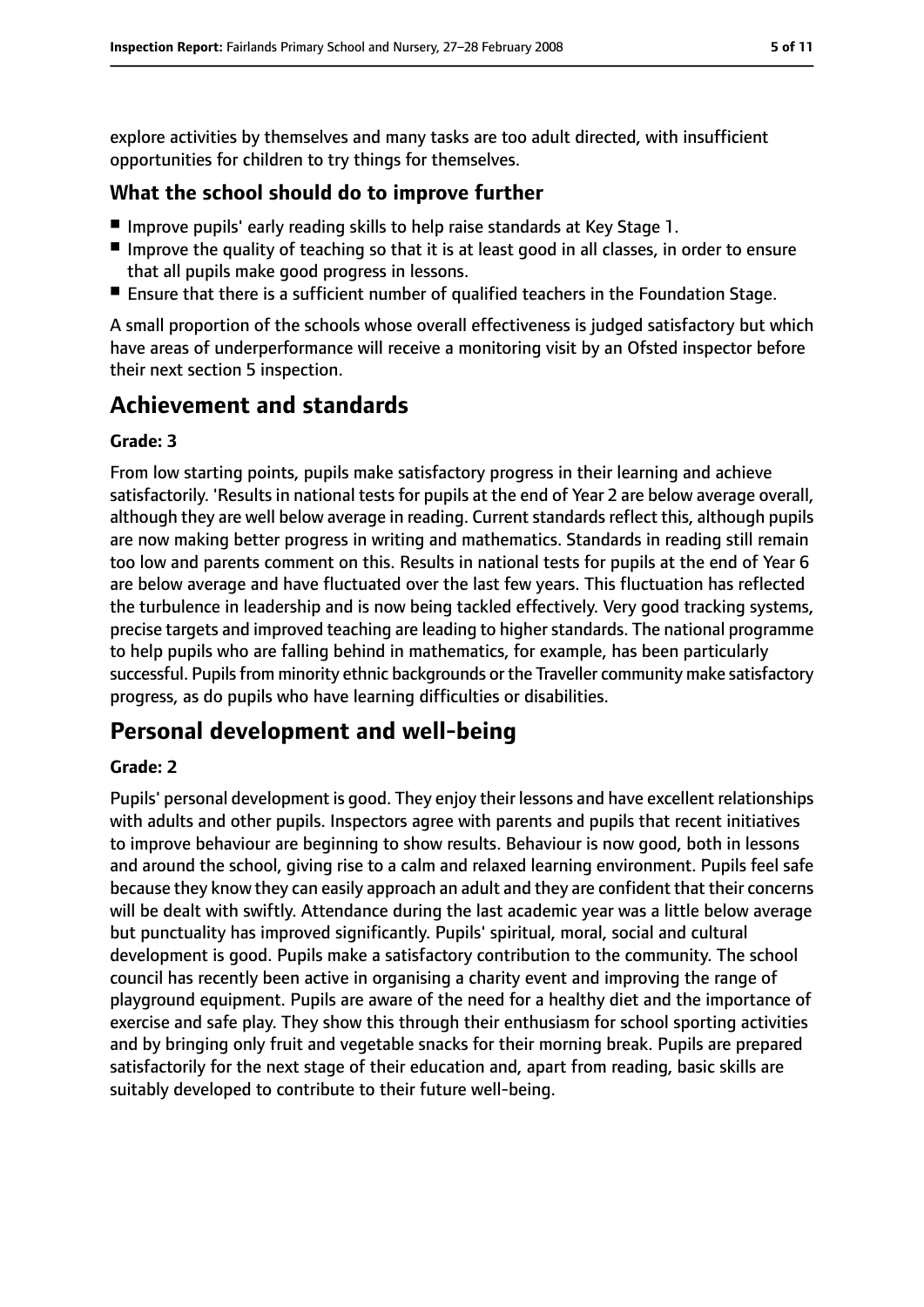# **Quality of provision**

# **Teaching and learning**

#### **Grade: 3**

The quality of teaching and learning is satisfactory, although it varies across the school. Teaching in Years 5 and 6 is much stronger than in Key Stage 1 because lessons are much brisker and pupils make good progress. Teaching in Years 3 and 4 is improving. Work is well planned to meet the needs of all pupils in the class and every opportunity is taken to make learning interesting. Teachers mark work well with encouraging comments and useful points to help pupils improve further. In Years 1 and 2 teaching is satisfactory overall but activities are not always interesting and the reliance on printed worksheets reduces the opportunities pupils have to read and write for themselves. Further up the school, good use is made of 'Talk Partners', where pupils discuss their ideas before they share their thoughts with the class, and time is well used so that there is a sense of 'getting the job done'. However, lower down the school this is not the case. Learning slows when teachers do not give pupils a set time to complete their tasks and some of the lessons drift, with some work left unfinished.

## **Curriculum and other activities**

#### **Grade: 3**

The school provides a satisfactory curriculum that meets the requirements of the National Curriculum. There is good emphasis on encouraging pupils' personal development so that they understand about the rights and responsibilities of living in a community and how to express their feelings and worries. A satisfactory range of visits out of, and visitors into, school enrich learning: pupils in Years 1 and 2 were very enthusiastic about their visit to the local church. The range of out of school clubs is more limited than usual. They mainly provide sporting activities, with little music or art. The school has themed days and weeks that extend the curriculum, and pupils appreciate the opportunities they have to learn in Science Week and World Book Day, for example. However, there is little designated time allocated to teaching basic reading skills.

## **Care, guidance and support**

#### **Grade: 2**

Pupils receive good care, guidance and support. There are robust procedures for safeguarding pupils, child protection and to ensure that health and safety are carefully monitored. The school's behaviour policy has been very successful and is clearly understood by pupils and adults. The school makes effective use of outside agencies and visitors to further pupils' personal development and particularly, to improve their confidence and self-esteem. Procedures for tracking progress are very effective and pupils are set challenging targets. They are now given good guidance on how to develop their work and this is already beginning to have an impact on standards. Pupils with particular needs or learning difficulties receive good support. All of this is new in the school and the full impact of these systems is yet to be felt.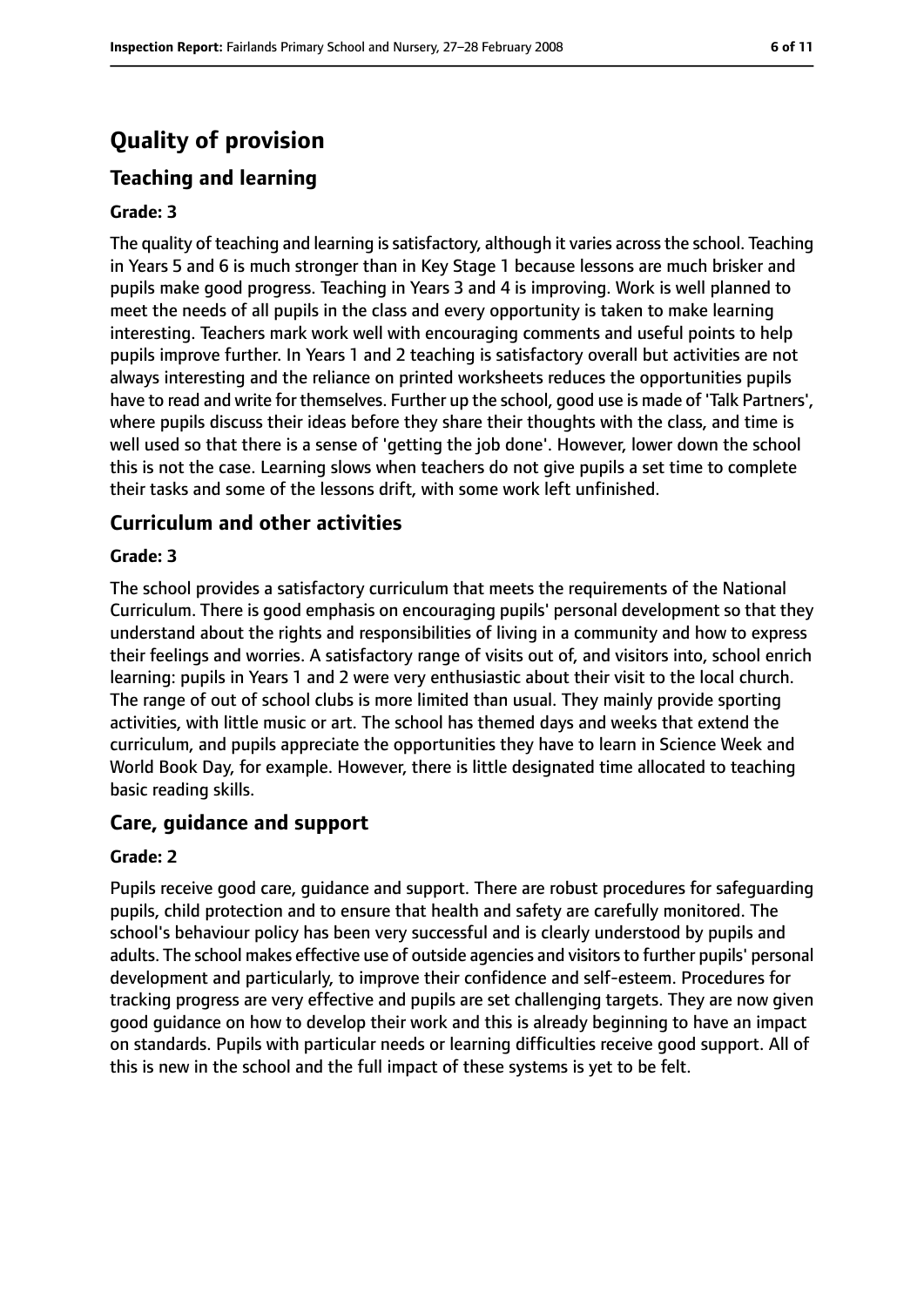# **Leadership and management**

#### **Grade: 3**

The school has satisfactory leadership and management. After a long period of instability the new headteacher has quickly established clear direction for the school. He is well supported by the assistant headteachers, and subject leaders are making an increasingly significant contribution. Many are new in post and there has not been enough time for their work to fully impact on the standards reached by pupils. Teaching and learning are regularly monitored and the evaluation is used to plan professional development. This makes a significant contribution to the good school self-evaluation. There is strong commitment to the inclusion of all pupils in the school's activities and pupils are now set challenging targets so that they can reach higher standards. The governing body provides appropriate challenge to managers, and members are becoming increasingly involved in developing and improving the school.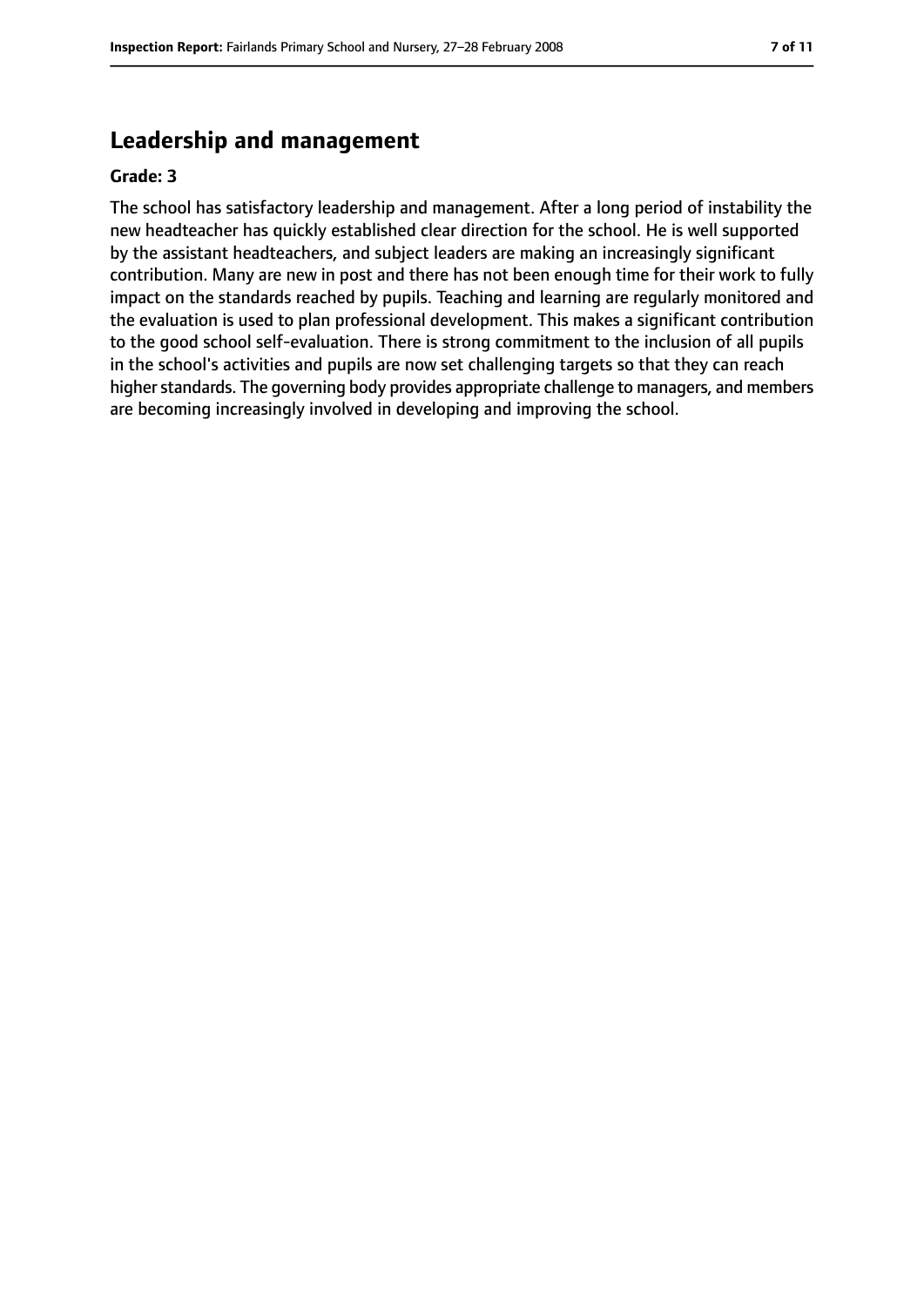**Any complaints about the inspection or the report should be made following the procedures set out in the guidance 'Complaints about school inspection', which is available from Ofsted's website: www.ofsted.gov.uk.**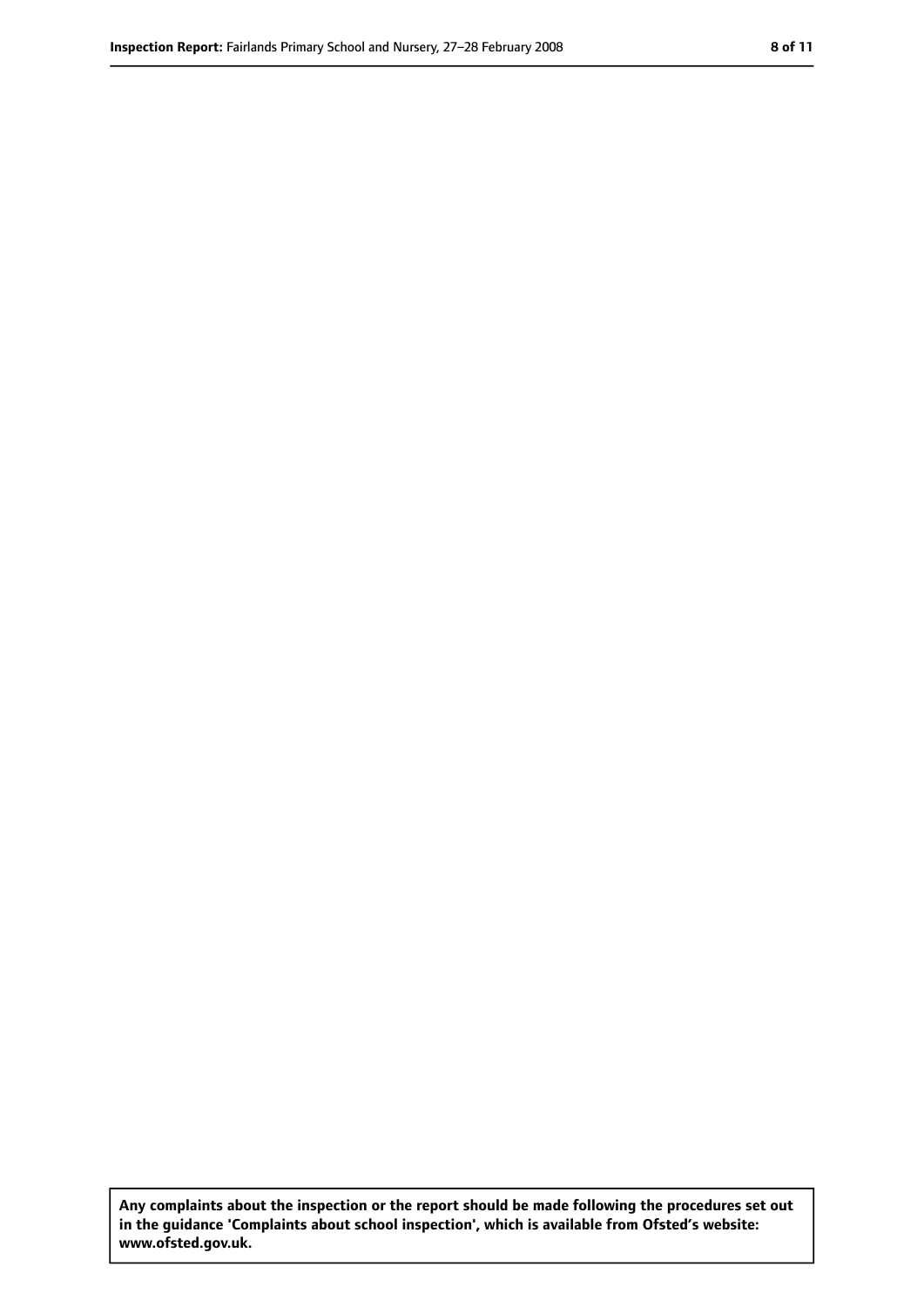# **Inspection judgements**

| $^{\backprime}$ Key to judgements: grade 1 is outstanding, grade 2 good, grade 3 satisfactory, and | <b>School</b>  |
|----------------------------------------------------------------------------------------------------|----------------|
| arade 4 inadeguate                                                                                 | <b>Overall</b> |

# **Overall effectiveness**

| How effective, efficient and inclusive is the provision of education, integrated<br>care and any extended services in meeting the needs of learners? |     |
|------------------------------------------------------------------------------------------------------------------------------------------------------|-----|
| Effective steps have been taken to promote improvement since the last<br>inspection                                                                  | Yes |
| How well does the school work in partnership with others to promote learners'<br>well-being?                                                         |     |
| The effectiveness of the Foundation Stage                                                                                                            |     |
| The capacity to make any necessary improvements                                                                                                      |     |

## **Achievement and standards**

| How well do learners achieve?                                                                               |  |
|-------------------------------------------------------------------------------------------------------------|--|
| The standards <sup>1</sup> reached by learners                                                              |  |
| How well learners make progress, taking account of any significant variations between<br>groups of learners |  |
| How well learners with learning difficulties and disabilities make progress                                 |  |

# **Personal development and well-being**

| How good is the overall personal development and well-being of the<br>learners?                                  |  |
|------------------------------------------------------------------------------------------------------------------|--|
| The extent of learners' spiritual, moral, social and cultural development                                        |  |
| The extent to which learners adopt healthy lifestyles                                                            |  |
| The extent to which learners adopt safe practices                                                                |  |
| How well learners enjoy their education                                                                          |  |
| The attendance of learners                                                                                       |  |
| The behaviour of learners                                                                                        |  |
| The extent to which learners make a positive contribution to the community                                       |  |
| How well learners develop workplace and other skills that will contribute to<br>their future economic well-being |  |

# **The quality of provision**

| How effective are teaching and learning in meeting the full range of the<br>learners' needs?          |  |
|-------------------------------------------------------------------------------------------------------|--|
| How well do the curriculum and other activities meet the range of needs<br>and interests of learners? |  |
| How well are learners cared for, guided and supported?                                                |  |

## **Annex A**

 $^1$  Grade 1 - Exceptionally and consistently high; Grade 2 - Generally above average with none significantly below average; Grade 3 - Broadly average to below average; Grade 4 - Exceptionally low.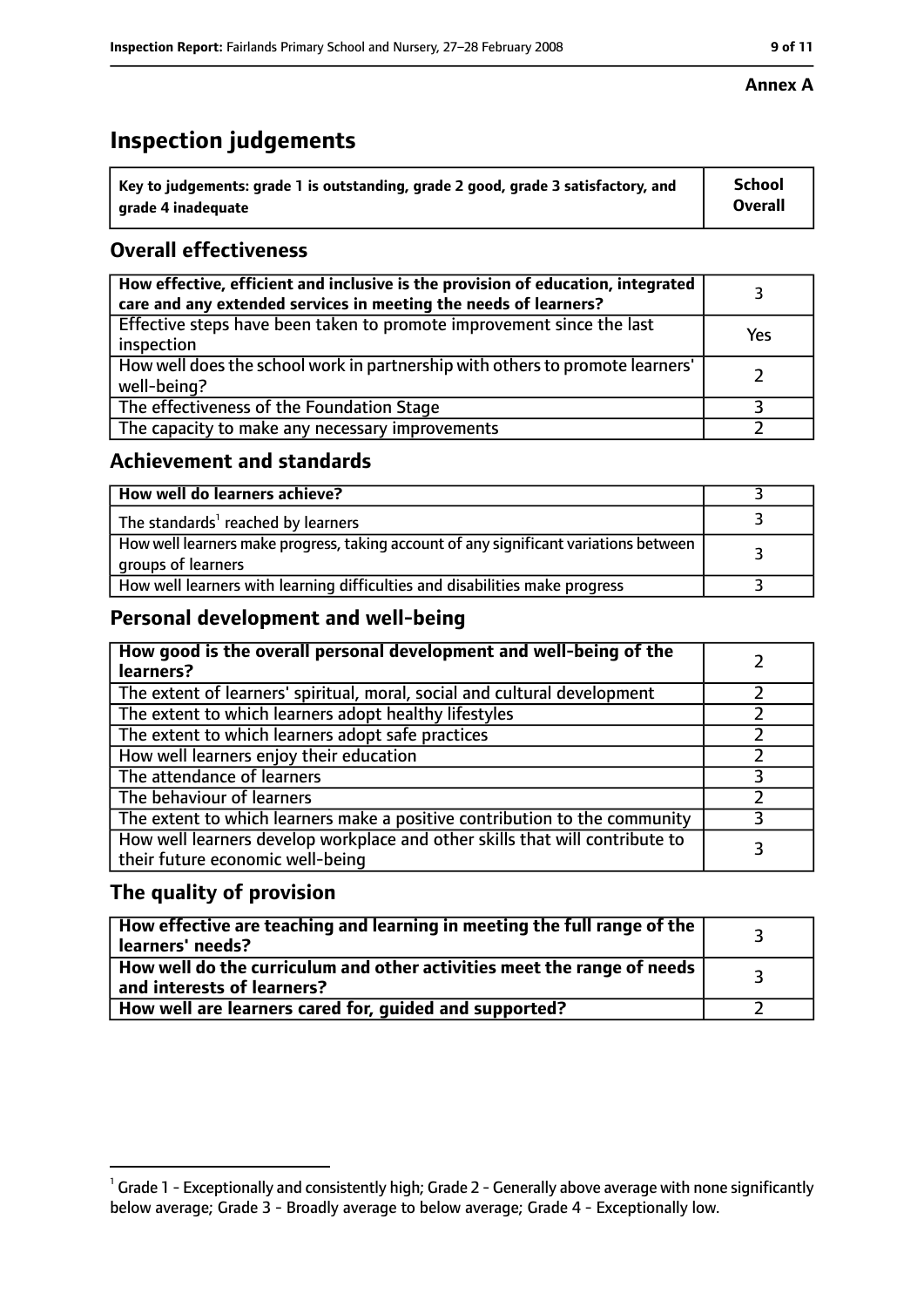#### **Annex A**

# **Leadership and management**

| How effective are leadership and management in raising achievement<br>and supporting all learners?                                              | 3         |
|-------------------------------------------------------------------------------------------------------------------------------------------------|-----------|
| How effectively leaders and managers at all levels set clear direction leading<br>to improvement and promote high quality of care and education |           |
| How effectively leaders and managers use challenging targets to raise standards                                                                 |           |
| The effectiveness of the school's self-evaluation                                                                                               |           |
| How well equality of opportunity is promoted and discrimination tackled so<br>that all learners achieve as well as they can                     | 3         |
| How effectively and efficiently resources, including staff, are deployed to<br>achieve value for money                                          | 3         |
| The extent to which governors and other supervisory boards discharge their<br>responsibilities                                                  | 3         |
| Do procedures for safequarding learners meet current government<br>requirements?                                                                | Yes       |
| Does this school require special measures?                                                                                                      | <b>No</b> |
| Does this school require a notice to improve?                                                                                                   | No        |